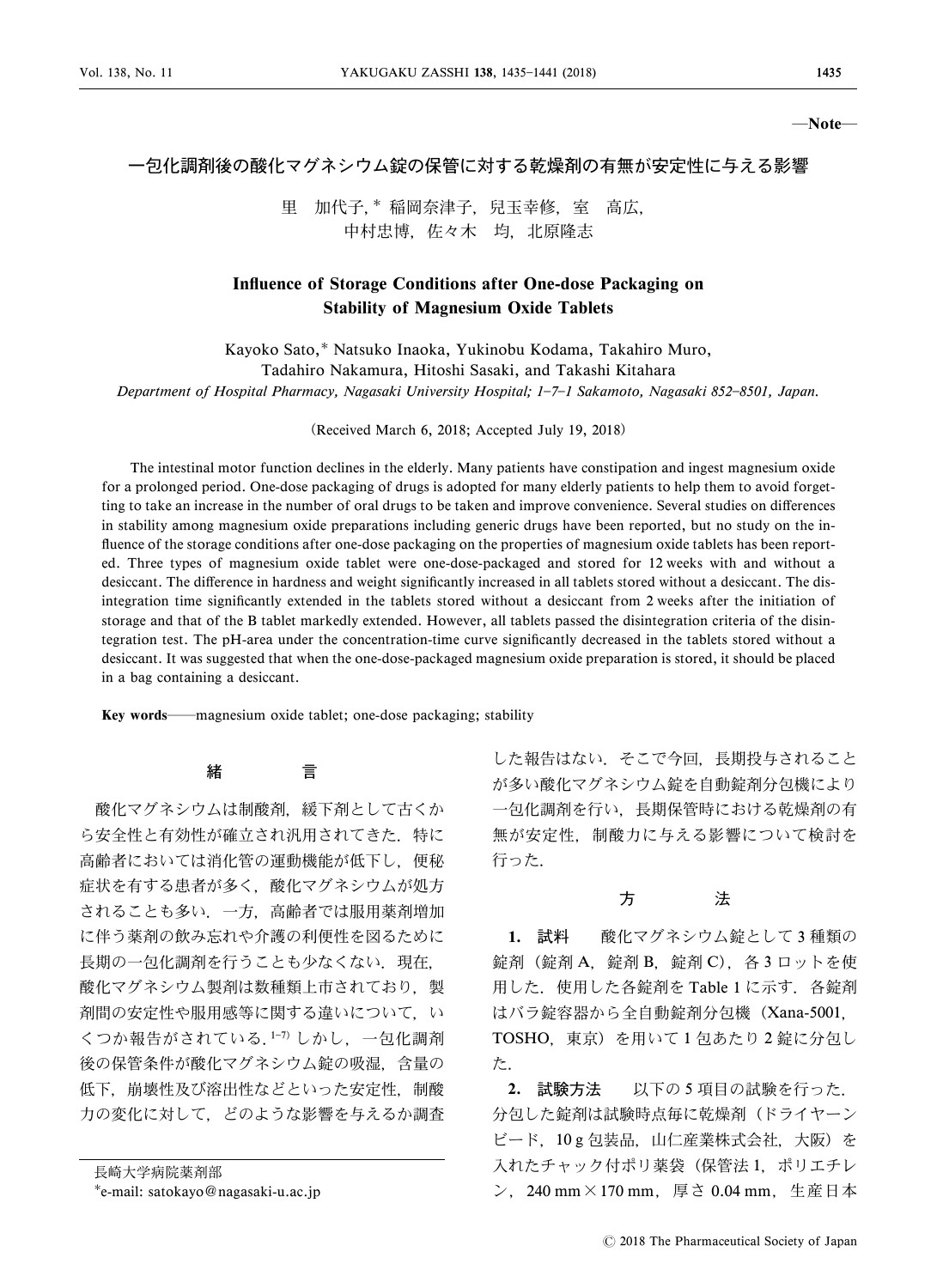|                 | Product name                                      |                                  | Lot No. Expiration date       | Inactive ingredients                                                                                               | Package description |
|-----------------|---------------------------------------------------|----------------------------------|-------------------------------|--------------------------------------------------------------------------------------------------------------------|---------------------|
| A Tablet        | Magnesium Oxide<br>Tablets 330 mg<br><b>Kenei</b> | 5C11<br>5D <sub>12</sub><br>5D13 | 2018.11<br>2018.12<br>2018.12 | Calcium stearate, Microcrystalline cellulose,<br>Croscarmellose sodium, Fragrance ingredient                       | 500 in 1 Bottle     |
| <b>B</b> Tablet | Magmitt<br>Tab. 330 mg                            | 152079<br>152105<br>152000       | 2018.04<br>2018.06<br>2018.06 | Microcrystalline cellulose, Croscarmellose sodium,<br>Corn starch, Calcium stearate                                | 1000 in 1 Bottle    |
| C Tablet        | Maglax<br>Tab. 330 mg                             | 815501<br>815505<br>815509       | 2018.07<br>2018.07<br>2018.07 | Carmellose calcium, Crospovidone,<br>Calcium stearate, Light anhydrous silicic acid,<br>Microcrystalline cellulose | 500 in 1 Bottle     |

Table 1. Information of Each Magnesium Oxide Tablet



Fig. 1. Sampling Method

Stored with desiccant: Storage method 1, stored without desiccant: Storage method 2. Desiccant: ■. We put one-dose packaging tablets in 6 plastic bags. Onedose packaging tablets were taken out from each bag once for each test execution period and used as a test sample.

社,東京)と乾燥剤を入れないチャック付ポリ薬袋 (保管法 2) にそれぞれ入れ、恒温恒湿器 (LH21-W14M,ナガノ化学機械製作所,高槻)を用いて 25±2℃, 75±5%RH の条件下で 12 週間保管し た.保管条件は日本病院薬剤師会編「錠剤・カプセ ル剤の無包装状態での安定性情報」の基準における 湿度に対する安定性を確認する条件を参考にした. また,乾燥剤に含まれる着色シリカゲルが水分を吸 収した 6 週間経過時点で乾燥剤は新品に交換した.

サンプリング手法を Fig. 1 に示す.

2-1. 硬度試験 木屋式デジタル硬度計 (KHT-40N,藤原製作所,東京)により硬度を測定 した.

2-2. 重量変化 電子天秤(AUX220,島津製 作所、京都)により質量を測定した.

2-3. 崩壊試験 第17改正日本薬局方の崩壊 試験に準じて行った. 崩壊度試験器 (NT-2T, 富山 産業,大阪)を用いて,水を試験液とし,温度 37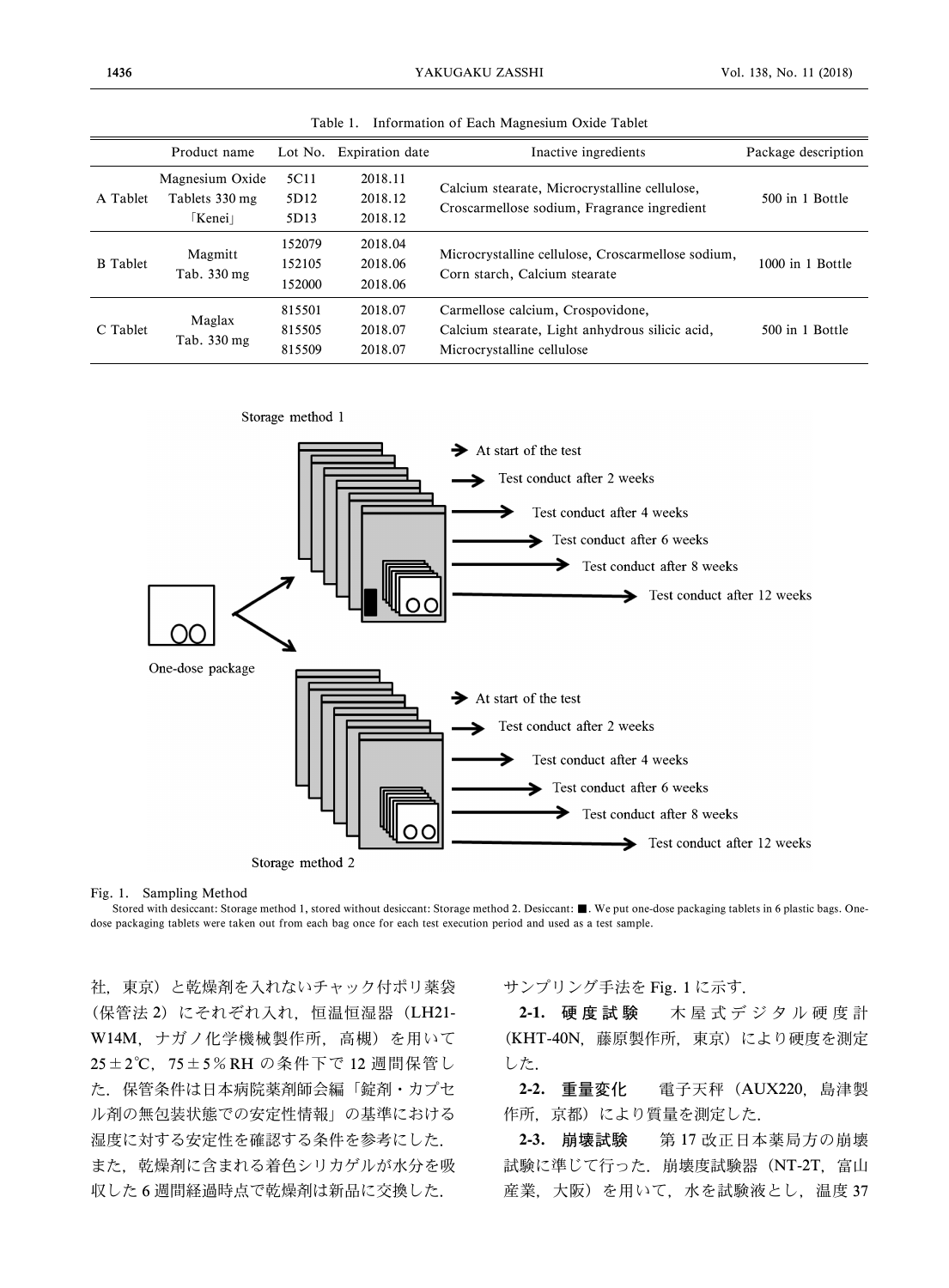

Fig. 2. Difference in Preservation Based on Hardness Test

A tablet: ■, B tablet: ■, C tablet: □. Stored with desiccant: Storage method 1, stored without desiccant: Storage method 2. The median hardness before the start of the test (N): A tablet was 117.7, B tablet was 105.8, and C tablet was 102.6. \* $p<0.05$ , Comparison between with/without desiccant under same conditions.

±2°C の条件で各錠剤の崩壊時間を測定した.

2-4. 溶出試験 日局一般試験法 溶出試験法 パドル法に準じて試験を行った.溶出試験器 (NTR-6100A,富山産業,大阪)を用いて,試験液 は溶出試験第1液 (pH 1.2) を用い, 試験液の温 度は 37±0.5℃, パドル回数は 50 rpm, 試験液 900 mL,試験時間 2 時間の試験条件で実施した.

2-5. 制酸力試験 0.1 mol/L 塩酸 50 mL を正 確に量り, 100 mL のビーカーに入れ、マグネチッ クスターラー及びマグネチックスターラー回転子を 用い,1 分間に約 300 回転で撹拌しながら錠剤を 1 錠投入し,10 分後まで 2 分毎の pH と pH が 3.0 以 上となる時間を測定した. 投入 10 分後の pH を測 定後,直ちに 1 mol/L 塩酸を 2 分毎に 0.4 mL ずつ 加えた.1 mol/L 塩酸を 0.4 mL 加える毎にその滴 加量と pH を測定し,pH が 3.0 になる時点で滴下 を終了した.電位差自動測定装置にて試験を実施 し,操作中は液温を 37±2°C に保った.pH が 3.0 (滴下終点)となるまでの面積値を台形法により算 出した.

3. 統計解析 重量変化, 崩壊時間に関しては t 検定を行った. 硬度変化. 制酸力試験に関しては Man-Whitney's U 検定を行った. 溶出試験に関し ては Dunnett 法による検定を行った. いずれも  $p$ < 0.05 を有意差ありとした.

結 果

1. 硬度変化 - 錠剤毎に試験開始直前の硬度と 試験開始 12 週間後の硬度の差が保管法により変化 するか比較した.保管法 2 で保管した錠剤は保管法 1 で保管した錠剤と比較して全錠剤とも硬度の差が 有意に高かった(Fig. 2).

2. 重量変化 - 錠剤毎に錠剤の重量を比較した ところ,保管法 2 で保管した錠剤は全錠剤とも 2 週 目以降から有意差を認め,12 週間後では 10%以上 重くなった(Fig. 3).

3. 崩壊時間の変化 崩壊時間を錠剤毎に比較 したところ,保管法 2 で保管した錠剤は全錠剤とも 2 週間後から有意差を認めた. 特に錠剤 B において は 12 週後の崩壊時間が試験開始時と比較して 106 倍延長した (Fig. 4). しかし、すべての錠剤にお いて崩壊試験の素錠の崩壊基準には適合していた.

4. 溶出率の変化 溶出率は錠剤 A,B では 15分, 錠剤 C では 10 分まで, 保管法 2 で 12 週間 保管した錠剤が一包化保管前の錠剤と比較して有意 に低かった (Figs. 5-7).

5. 制酸力の変化 試験開始直前と試験開始 12 週間後の制酸力の差を錠剤毎に比較したとこ ろ,保管法 2 で保管した錠剤の 12 週後の pH-area under concentration (pH-AUC) は、保管法 1 と比 較し全錠剤とも有意に低かった (Fig. 8).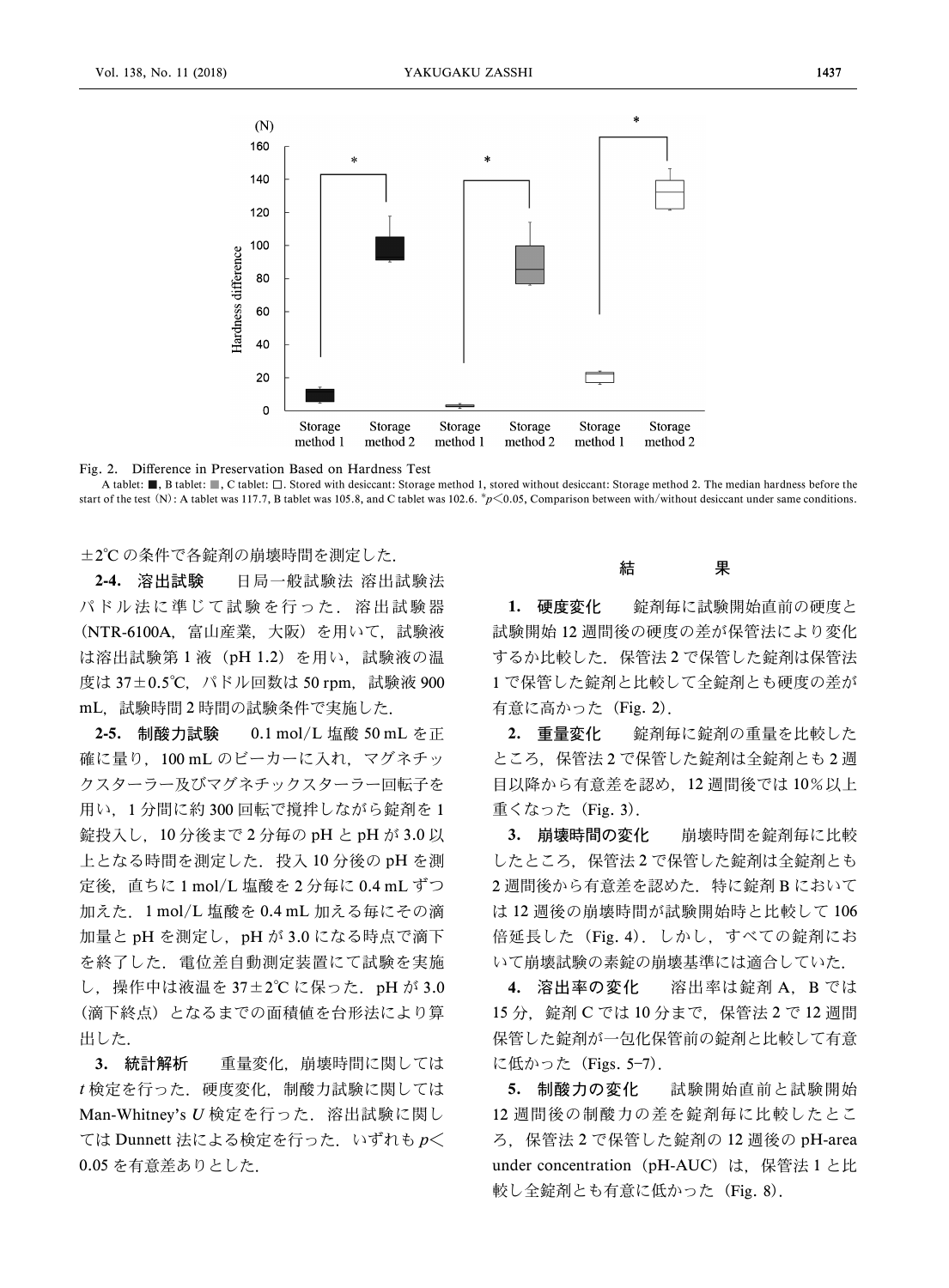

Fig. 3. Difference in Preservation Based on Quantification Test for 12 Weeks A tablet:  $\bullet$ , B tablet:  $\circlearrowright$ , C tablet:  $\Box$ , Solid line: storage method 1, Broken line: storage method 2, mean±S.D.  $^*p\leq 0.05$ , Comparison between with/without desiccant under same conditions.



Fig. 4. Difference in Preservation Based on Disintegration A tablet:  $\bullet$ , B tablet:  $\bigcirc$ , C tablet:  $\Box$ , Solid line: storage method 1, Broken line: storage method 2, mean±S.D. \*p<0.05, Comparison between with/without desiccant under same conditions.

考 察

今回,バラ製品の酸化マグネシウム錠を一包化調 剤し,長期保管時の保管状況が安定性に与える影響 を調査した. 乾燥剤なしの保管法2では酸化マグネ シウム錠の硬度は上昇,重量は増加,崩壊時間は全 錠剤とも崩壊試験規格内であったが延長し,pH- AUCは低下した. また、マグミット®錠におい て,重量変化と崩壊時間変化が顕著であった.マグ ミット®錠において添加物が他と異なるものはトウ モロコシデンプンである. デンプンは結合剤, 賦形 剤,崩壊剤等,主に経口投与固形製剤の添加剤とし て多くの医薬品に使用されるが、吸湿性があり、空 気中の水分を速やかに吸収するといった特徴を持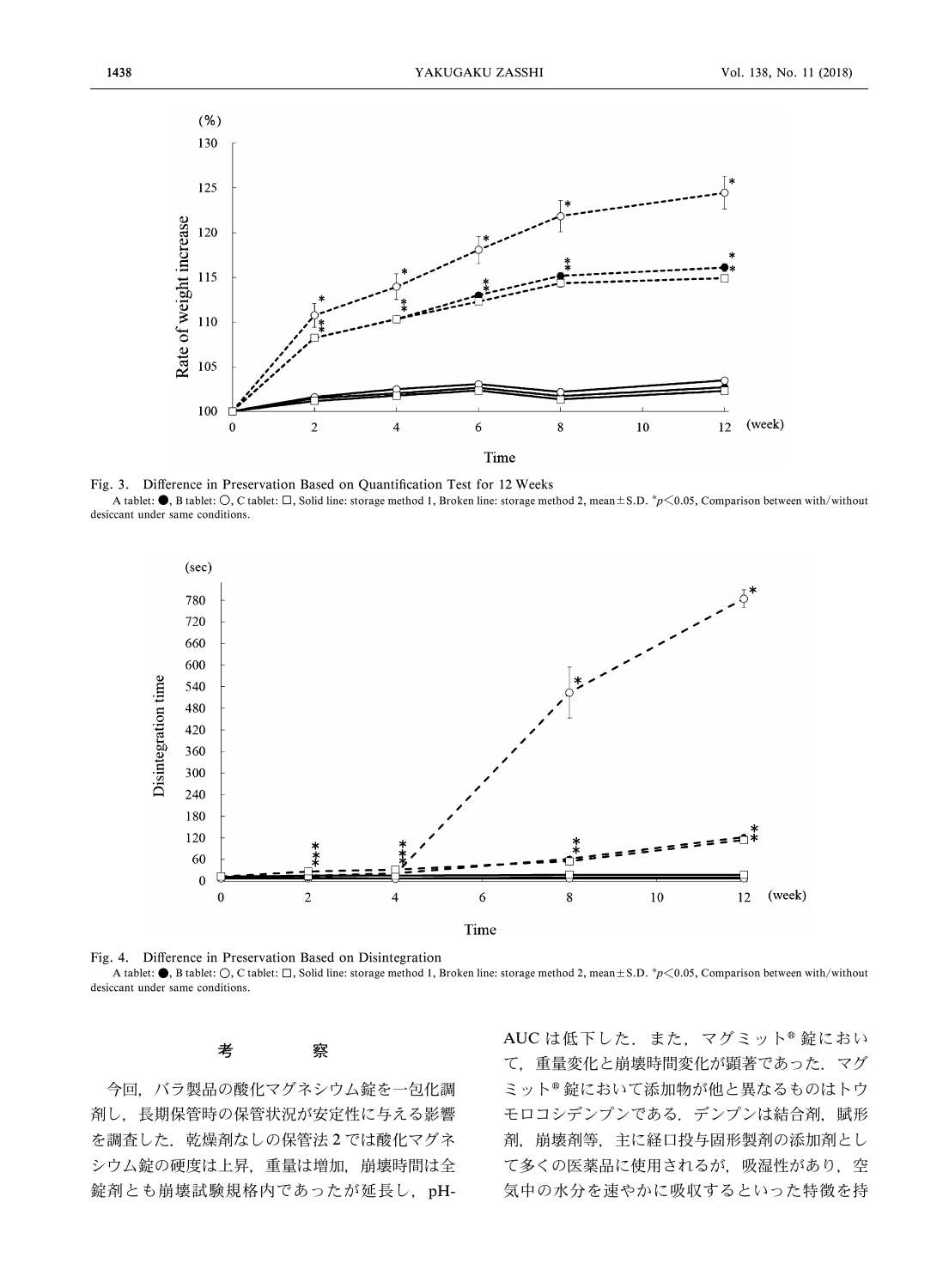

Time

Fig. 5. Difference in Preservation of A Tablets Based on Dissolution Rate Mean  $\pm$  S.D. \* $p$  < 0.05, Comparison with initial.





つ.8) 賦形剤がデンプン単独の場合では多量のデン プンの影響で粘稠な液を形成し浸透速度が抑制さ れ,崩壊時間が延長する傾向がみられたとの報告が ある.9) 錠剤 B も賦形剤はデンプン単独であること から,酸化マグネシウム自体の吸湿性の高さ以外 に、錠剤 B のみに使用されていた添加物のデンプ ンが吸湿し,膨潤することで重量が増加するととも

に,崩壊時間が延長した可能性が推察される.さら に,添加剤にデンプンが使用されているマグミッ ト<sup>®</sup>錠において、無包装状態で 40℃ 75RH におい て 3 日間放置すると崩壊時間の規格に適合しないと いう報告もある.1) 今回の実験では、崩壊時間の規 格に適合していたが,より過酷な保管状況では適合 しなくなる可能性も考えられる.薬剤の溶出率は試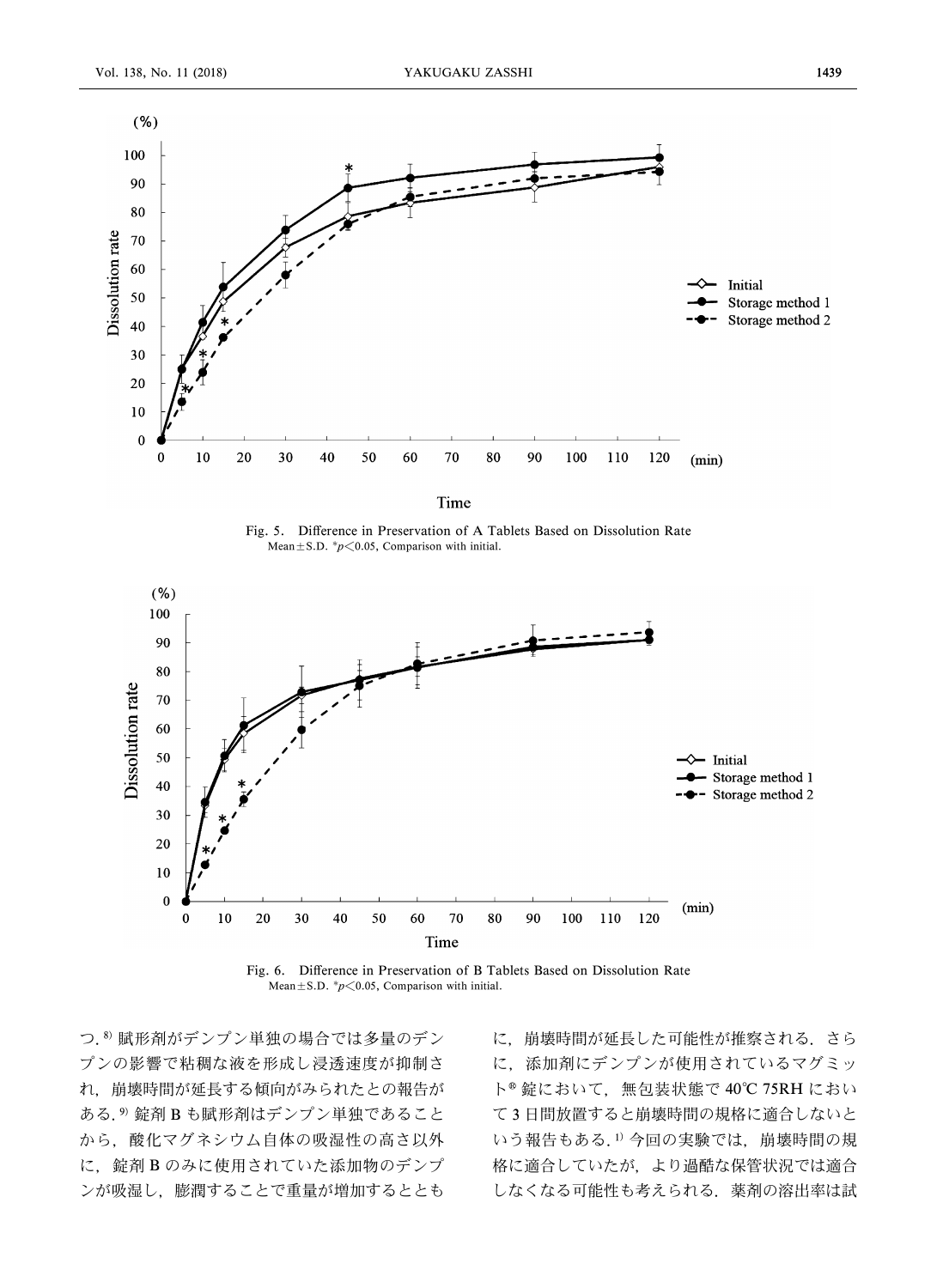

Fig. 7. Difference in Preservation of C Tablets Based on Dissolution Rate Mean $\pm$ S.D.  $p$  < 0.05, Comparison with initial.



Fig. 8. Effect of Difference in Preservation on the pH-area under the Concentration-time Curve A tablet: **■**, B tablet: ■, C tablet: □.  $^*p \le 0.05$ , Comparison of each medicine under desiccants condition.

験開始時と比較し,試験開始後 10 分後まではすべ ての錠剤において乾燥剤なしの保管法 2 で有意に低 かった. 酸化マグネシウムは胃内酸性化で MgCl2 となり,制酸作用を呈する.その後,腸管内で Mg(HCO<sub>3</sub>)<sub>2</sub>となり腸内の浸透圧を高めて腸内腔へ 水分を引き寄せ,腸内容を軟化させるとともに腸管

内容物が膨張することで腸管に拡張刺激を与え排便 を促す. 薬剤の胃内滞留時間は 30 分以上であるこ とを考慮すると,今回の試験結果で明らかとなった 試験開始後 10 分後までの溶出率に関する有意差は 酸化マグネシウムの緩下作用発現に与える影響は少 ないと考えられる.一方,保管法 2 で 12 週間後の